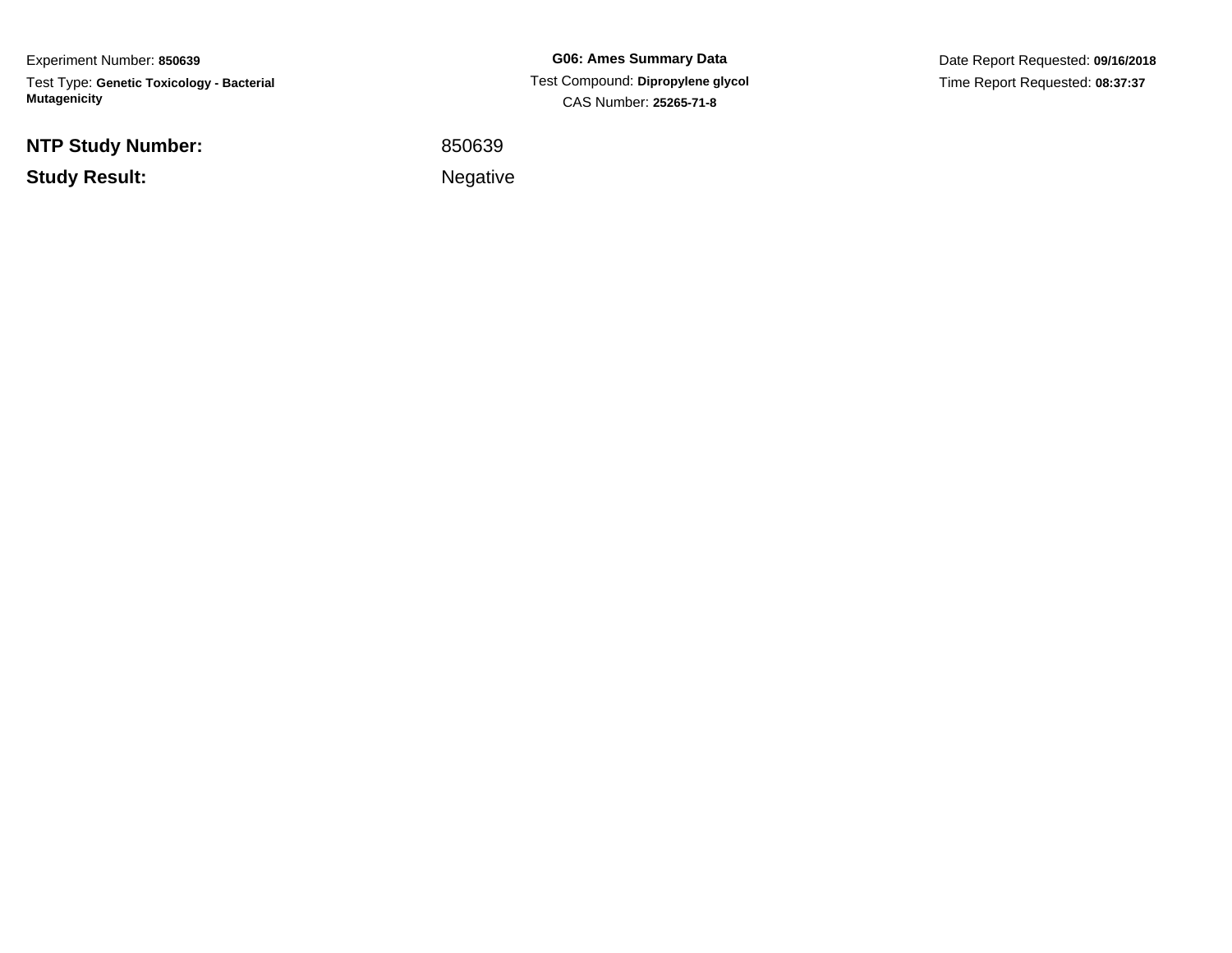| Experiment Number: 850639                                        |                   | <b>G06: Ames Summary Data</b> |                                                             | Date Report Requested: 09/16/2018 |                                 |
|------------------------------------------------------------------|-------------------|-------------------------------|-------------------------------------------------------------|-----------------------------------|---------------------------------|
| Test Type: Genetic Toxicology - Bacterial<br><b>Mutagenicity</b> |                   |                               | Test Compound: Dipropylene glycol<br>CAS Number: 25265-71-8 |                                   | Time Report Requested: 08:37:37 |
|                                                                  |                   |                               | Strain: TA100                                               |                                   |                                 |
| Dose (ug/Plate)                                                  | <b>Without S9</b> | <b>Without S9</b>             | <b>With 10% Rat S9</b>                                      | <b>With 30% Rat S9</b>            | With 10% Hamster S9             |
| Vehicle Control <sup>1</sup>                                     | $165 \pm 1.7$     | $112 \pm 9.7$                 | $112 \pm 10.1$                                              | $191 \pm 11.0$                    | $121 \pm 2.4$                   |
| 100.0                                                            | $156 \pm 3.5$     | $99 \pm 4.1$                  | $123 \pm 2.2$                                               | $185 \pm 14.0$                    | $128 \pm 5.4$                   |
| 333.0                                                            | $170 \pm 5.8$     | $115 \pm 7.1$                 | $141 \pm 2.6$                                               | $182 \pm 13.2$                    | $132 \pm 4.6$                   |
| 1000.0                                                           | $162 \pm 4.0$     | $118 \pm 13.9$                | $111 \pm 7.7$                                               | $170 \pm 7.5$                     | $122 \pm 8.5$                   |
| 3333.0                                                           | $178 \pm 3.1$     | $116 \pm 5.0$                 | $121 \pm 1.2$                                               | $202 \pm 24.2$                    | $125 \pm 3.7$                   |
| 10000.0                                                          | $177 \pm 6.2$     | $121 \pm 8.8$                 | $103 \pm 8.5$                                               | $190 \pm 7.0$                     | $109 \pm 5.5$                   |
| <b>Trial Summary</b>                                             | Negative          | Negative                      | Negative                                                    | Negative                          | Negative                        |
| Positive Control <sup>2</sup>                                    |                   |                               |                                                             |                                   | $335 \pm 3.6$                   |
| Positive Control <sup>3</sup>                                    | $343 \pm 17.0$    | $430 \pm 3.6$                 |                                                             |                                   |                                 |
| Positive Control <sup>4</sup>                                    |                   |                               | $963 \pm 7.3$                                               |                                   |                                 |
| Positive Control <sup>5</sup>                                    |                   |                               |                                                             |                                   |                                 |
| Positive Control <sup>6</sup>                                    |                   |                               |                                                             | $950 \pm 12.2$                    |                                 |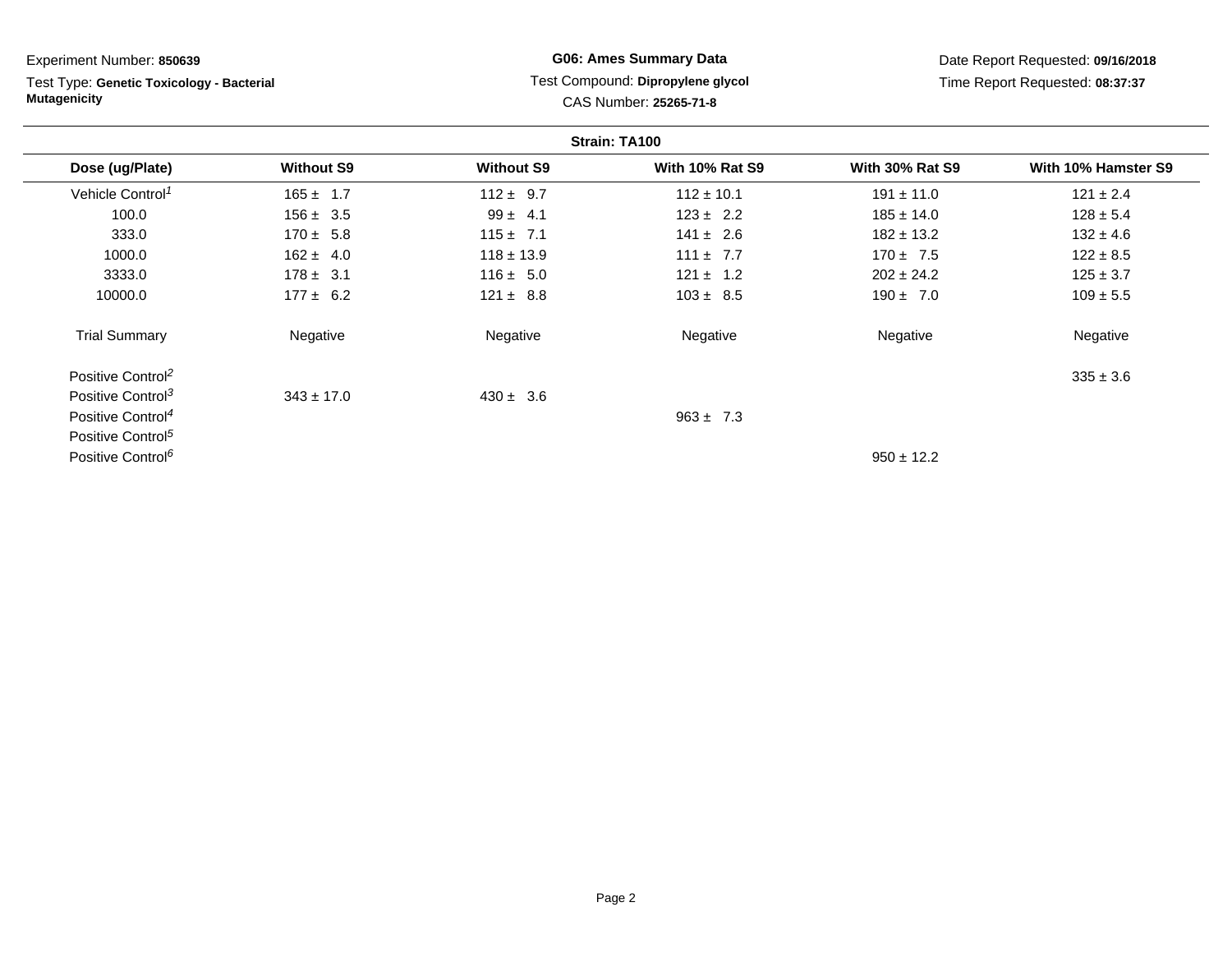Test Type: **Genetic Toxicology - Bacterial Mutagenicity**

**G06: Ames Summary Data** Test Compound: **Dipropylene glycol**CAS Number: **25265-71-8**

Date Report Requested: **09/16/2018**Time Report Requested: **08:37:37**

#### **Strain: TA100**

| Dose (ug/Plate)               | With 30% Hamster S9 |
|-------------------------------|---------------------|
| Vehicle Control <sup>1</sup>  | $159 \pm 4.2$       |
| 100.0                         | $161 \pm 11.3$      |
| 333.0                         | $173 \pm 7.4$       |
| 1000.0                        | $193 \pm 9.8$       |
| 3333.0                        | $168 \pm 8.3$       |
| 10000.0                       | $170 \pm 4.9$       |
| <b>Trial Summary</b>          | Negative            |
| Positive Control <sup>2</sup> |                     |
| Positive Control <sup>3</sup> |                     |
| Positive Control <sup>4</sup> |                     |
| Positive Control <sup>5</sup> | $446 \pm 7.8$       |
| Positive Control <sup>6</sup> |                     |
|                               |                     |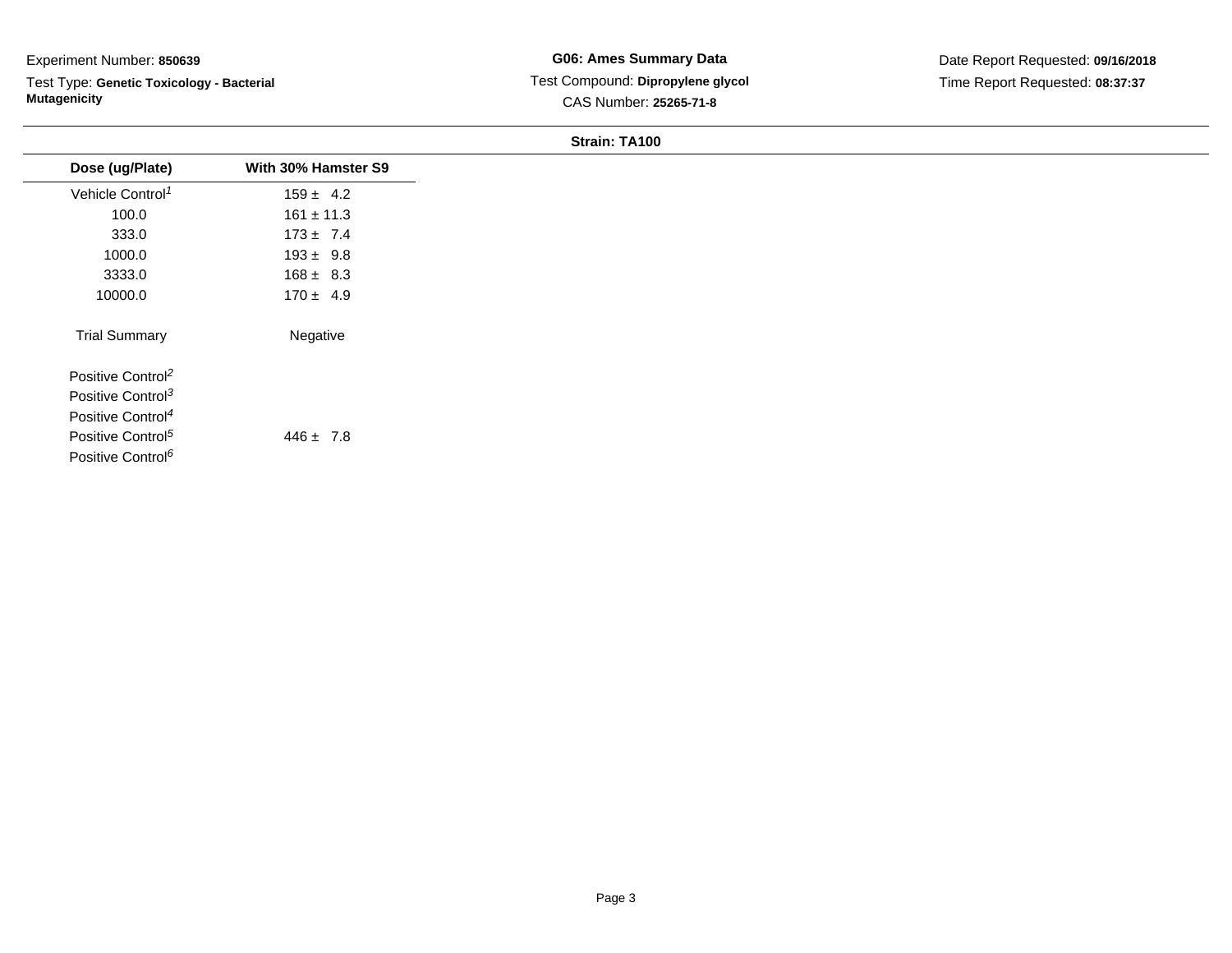| Experiment Number: 850639                                        |                   | <b>G06: Ames Summary Data</b>                               |                        | Date Report Requested: 09/16/2018 |                     |
|------------------------------------------------------------------|-------------------|-------------------------------------------------------------|------------------------|-----------------------------------|---------------------|
| Test Type: Genetic Toxicology - Bacterial<br><b>Mutagenicity</b> |                   | Test Compound: Dipropylene glycol<br>CAS Number: 25265-71-8 |                        | Time Report Requested: 08:37:37   |                     |
|                                                                  |                   |                                                             | Strain: TA1535         |                                   |                     |
| Dose (ug/Plate)                                                  | <b>Without S9</b> | <b>Without S9</b>                                           | <b>With 10% Rat S9</b> | <b>With 30% Rat S9</b>            | With 10% Hamster S9 |
| Vehicle Control <sup>1</sup>                                     | 6 ± 3.0           | $8 \pm 1.3$                                                 | $10 \pm 0.9$           | $17 \pm 3.2$                      | $10 \pm 2.2$        |
| 100.0                                                            | $9 \pm 0.9$       | $10 \pm 0.6$                                                | $12 \pm 2.2$           | $17 \pm 1.3$                      | $12 \pm 1.3$        |
| 333.0                                                            | $10 \pm 0.7$      | $12 \pm 1.8$                                                | $11 \pm 1.2$           | $19 \pm 2.8$                      | $9 \pm 0.6$         |
| 1000.0                                                           | $13 \pm 2.5$      | $11 \pm 2.6$                                                | $10 \pm 0.7$           | $19 \pm 3.5$                      | $12 \pm 2.8$        |
| 3333.0                                                           | $11 \pm 1.3$      | $9 \pm 1.3$                                                 | $12 \pm 0.6$           | $16 \pm 2.0$                      | $13 \pm 2.7$        |
| 10000.0                                                          | $13 \pm 1.2$      | $10 \pm 1.3$                                                | $9 \pm 2.1$            | $16 \pm 1.5$                      | $12 \pm 2.4$        |
| <b>Trial Summary</b>                                             | Negative          | Negative                                                    | Negative               | Negative                          | Negative            |
| Positive Control <sup>2</sup>                                    |                   |                                                             |                        |                                   | $62 \pm 4.5$        |
| Positive Control <sup>3</sup>                                    | $206 \pm 12.1$    | $296 \pm 4.7$                                               |                        |                                   |                     |
| Positive Control <sup>5</sup>                                    |                   |                                                             |                        |                                   |                     |
| Positive Control <sup>6</sup>                                    |                   |                                                             | $190 \pm 15.4$         | $157 \pm 6.4$                     |                     |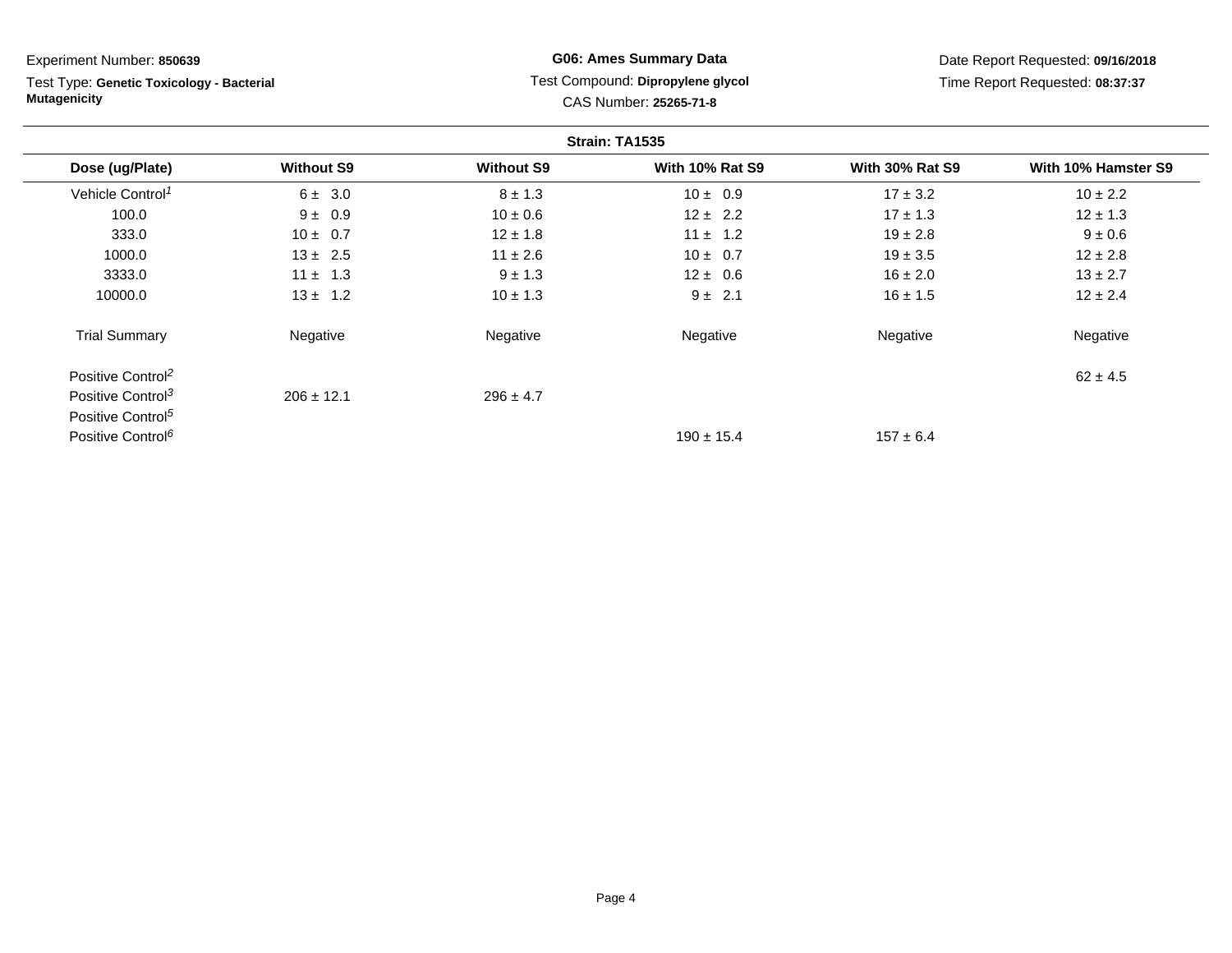Test Type: **Genetic Toxicology - Bacterial Mutagenicity**

**G06: Ames Summary Data** Test Compound: **Dipropylene glycol**CAS Number: **25265-71-8**

#### **Strain: TA1535**

| Dose (ug/Plate)               | With 30% Hamster S9 |
|-------------------------------|---------------------|
| Vehicle Control <sup>1</sup>  | $17 \pm 1.0$        |
| 100.0                         | $14 \pm 1.0$        |
| 333.0                         | $22 \pm 3.1$        |
| 1000.0                        | $15 \pm 2.0$        |
| 3333.0                        | $20 \pm 1.5$        |
| 10000.0                       | $21 \pm 3.6$        |
| <b>Trial Summary</b>          | Negative            |
| Positive Control <sup>2</sup> |                     |
| Positive Control <sup>3</sup> |                     |
| Positive Control <sup>5</sup> | $99 \pm 18.6$       |
| Positive Control <sup>6</sup> |                     |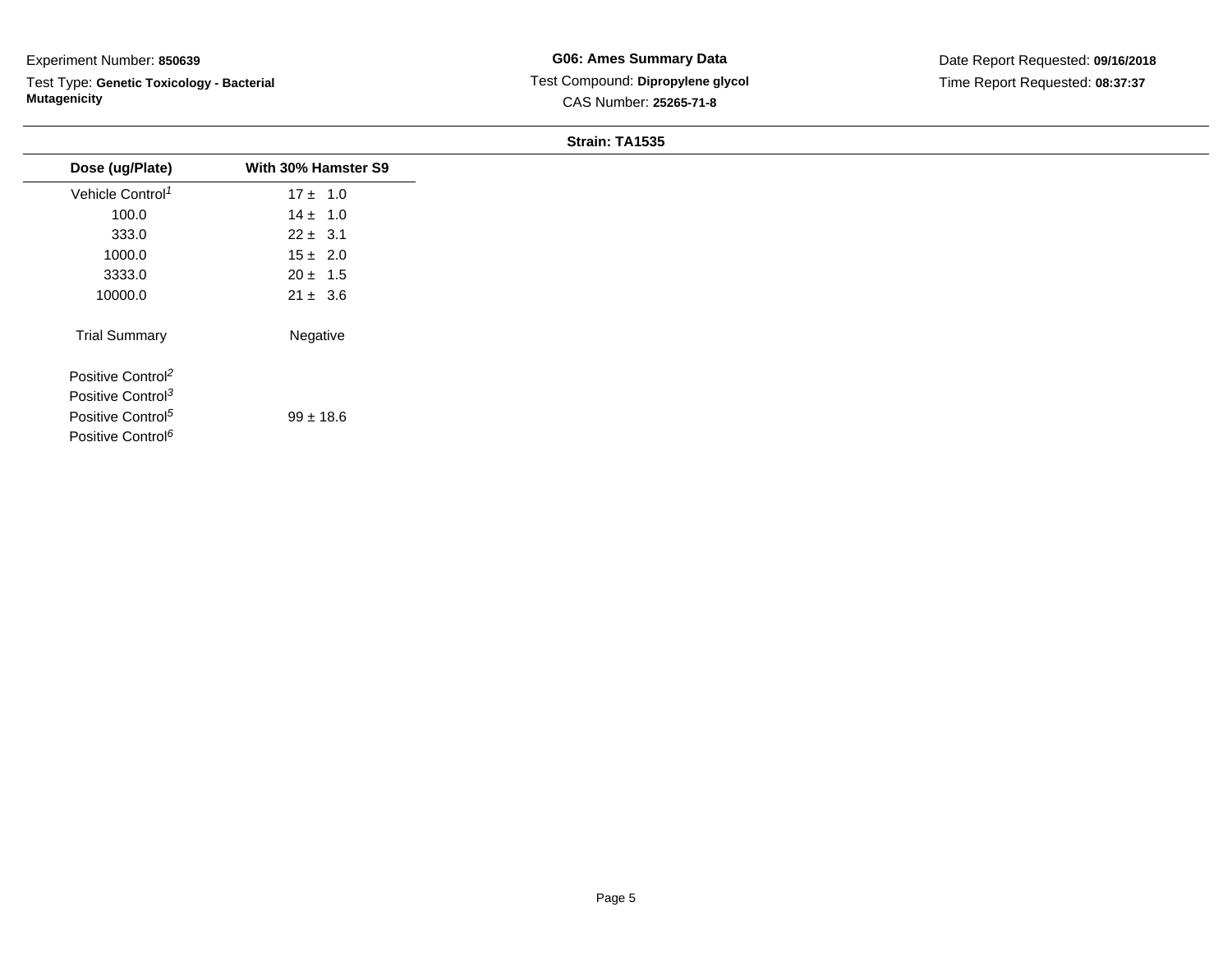**Strain: TA97Dose (ug/Plate) Without S9 Without S9 With 10% Rat S9 With 30% Rat S9 With 10% Hamster S9** Vehicle Control<sup>1</sup>  $153 \pm 11.7$  $7$  95 ± 1.9 193 ± 3.0 239 ± 1.5 193 ± 5.3 100.00 173 ± 4.4 32 ± 7.3 201 ± 12.2 219 ± 13.9 204 ± 2.5 333.00 156 ± 6.7 5 91 ± 5.7 186 ± 6.0 244 ± 12.4 204 ± 10.1 1000.00 157 ± 1.5  $93 \pm 6.4$  185 ± 2.0  $236 \pm 15.2$  208 ± 15.0 3333.00 171 ± 19.1 98 ± 3.5 204 ± 7.6 226 ± 5.4 179 ± 10.6 10000.00 179 ± 14.2  $98 \pm 12.1$  188  $\pm$  5.6 240  $\pm$  11.6 196  $\pm$  9.7 Trial Summary Negativee **Negative Regative** Negative Negative Negative Regative Negative Positive Control<sup>4</sup> $^{4}$   $^{4}$   $^{4}$   $^{4}$   $^{4}$   $^{4}$   $^{4}$   $^{4}$   $^{4}$   $^{4}$   $^{4}$   $^{4}$   $^{4}$   $^{4}$   $^{4}$   $^{4}$   $^{4}$   $^{4}$   $^{4}$   $^{4}$   $^{4}$   $^{4}$   $^{4}$   $^{4}$   $^{4}$   $^{4}$   $^{4}$   $^{4}$   $^{4}$   $^{4}$   $^{4}$   $^{4}$   $^{4}$   $^{4}$   $^{4}$   $^{4}$   $^{4}$ Positive Control<sup>6</sup>  $1562 \pm 152.5$  $564 \pm 14.6$ Positive Control<sup>7</sup>  $972 \pm 62.5$  $457 \pm 56.2$ Experiment Number: **850639**Test Type: **Genetic Toxicology - BacterialMutagenicityG06: Ames Summary Data** Test Compound: **Dipropylene glycol**CAS Number: **25265-71-8**Date Report Requested: **09/16/2018**Time Report Requested: **08:37:37**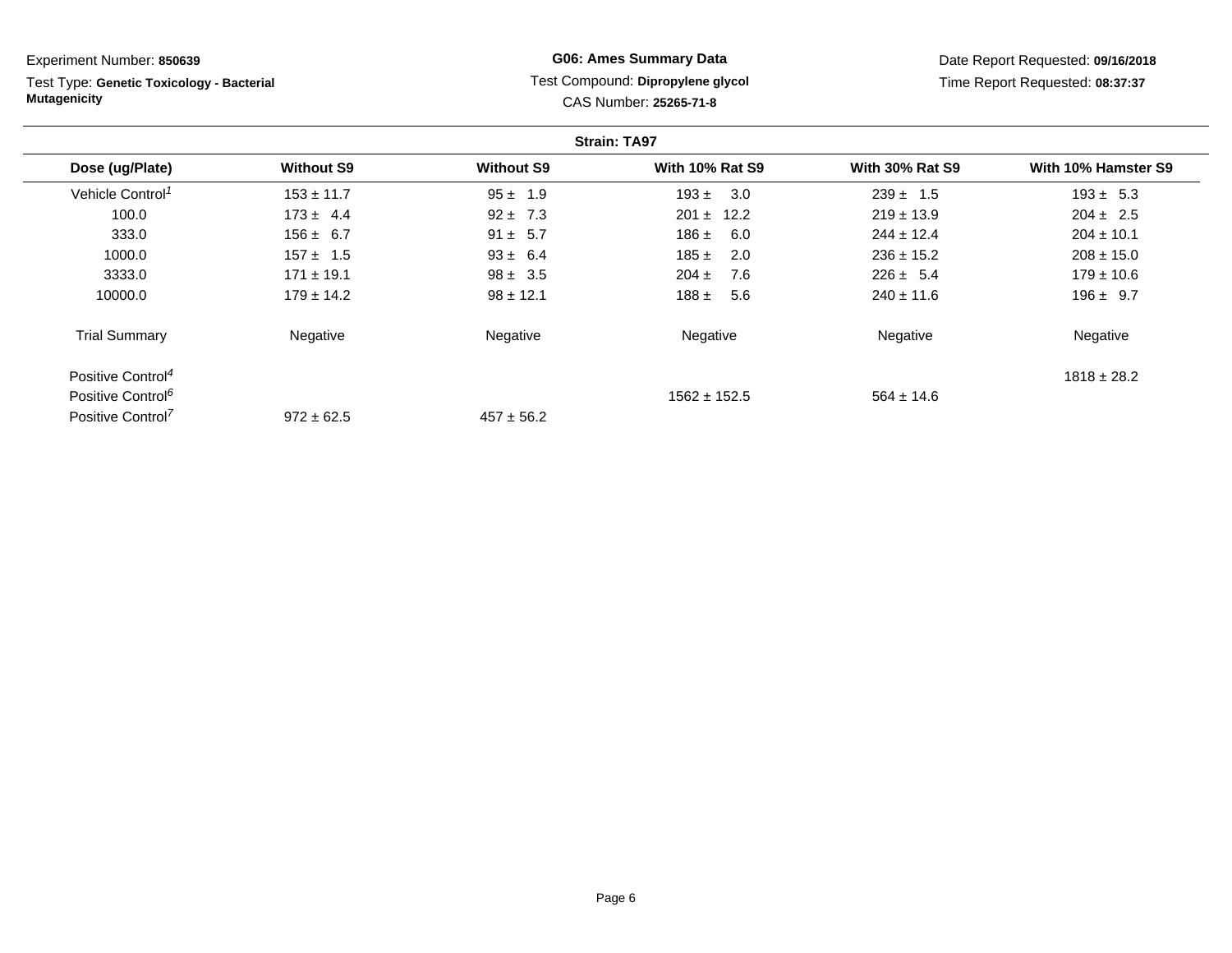Test Type: **Genetic Toxicology - Bacterial Mutagenicity**

**G06: Ames Summary Data** Test Compound: **Dipropylene glycol**CAS Number: **25265-71-8**

Date Report Requested: **09/16/2018**Time Report Requested: **08:37:37**

#### **Strain: TA97**

| Dose (ug/Plate)               | With 30% Hamster S9 |
|-------------------------------|---------------------|
| Vehicle Control <sup>1</sup>  | $195 \pm 5.2$       |
| 100.0                         | $217 \pm 3.1$       |
| 333.0                         | $205 \pm 9.6$       |
| 1000.0                        | $212 \pm 10.1$      |
| 3333.0                        | $216 \pm 2.2$       |
| 10000.0                       | $197 \pm 7.0$       |
| <b>Trial Summary</b>          | Negative            |
| Positive Control <sup>4</sup> |                     |
| Positive Control <sup>6</sup> | $921 \pm 85.2$      |
| Positive Control <sup>7</sup> |                     |
|                               |                     |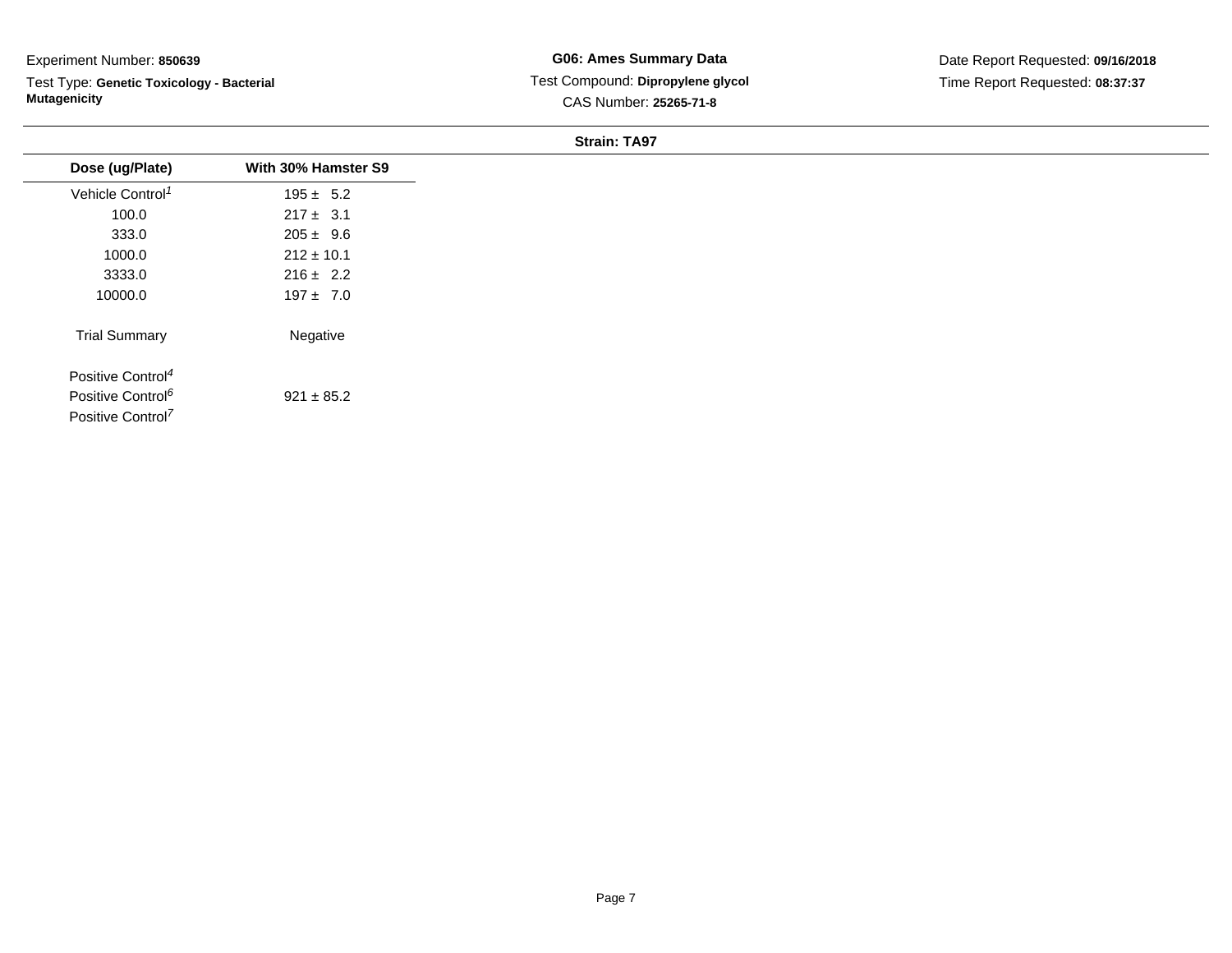| Experiment Number: 850639                                        |                   | <b>G06: Ames Summary Data</b> |                                                             | Date Report Requested: 09/16/2018 |                                 |
|------------------------------------------------------------------|-------------------|-------------------------------|-------------------------------------------------------------|-----------------------------------|---------------------------------|
| Test Type: Genetic Toxicology - Bacterial<br><b>Mutagenicity</b> |                   |                               | Test Compound: Dipropylene glycol<br>CAS Number: 25265-71-8 |                                   | Time Report Requested: 08:37:37 |
|                                                                  |                   |                               | <b>Strain: TA98</b>                                         |                                   |                                 |
| Dose (ug/Plate)                                                  | <b>Without S9</b> | <b>Without S9</b>             | <b>With 10% Rat S9</b>                                      | <b>With 30% Rat S9</b>            | With 10% Hamster S9             |
| Vehicle Control <sup>1</sup>                                     | $19 \pm 2.6$      | $20 \pm 3.9$                  | $33 \pm 2.2$                                                | $18 \pm 1.7$                      | $19 \pm 5.8$                    |
| 100.0                                                            | $22 \pm 1.9$      | $23 \pm 0.3$                  | $24 \pm 4.2$                                                | $26 \pm 1.7$                      | $18 \pm 2.6$                    |
| 333.0                                                            | $17 \pm 2.7$      | $19 \pm 1.5$                  | $19 \pm 0.9$                                                | $24 \pm 0.0$                      | $18 \pm 4.3$                    |
| 1000.0                                                           | $17 \pm 2.3$      | $15 \pm 1.5$                  | $26 \pm 3.4$                                                | $26 \pm 0.7$                      | $28 \pm 4.1$                    |
| 3333.0                                                           | $22 \pm 1.5$      | $21 \pm 1.7$                  | $22 \pm 3.2$                                                | $25 \pm 3.2$                      | $28 \pm 0.9$                    |
| 10000.0                                                          | $19 \pm 1.2$      | $19 \pm 2.6$                  | $27 \pm 3.0$                                                | $21 \pm 1.8$                      | $32 \pm 4.7$                    |
| <b>Trial Summary</b>                                             | Negative          | Negative                      | Negative                                                    | Negative                          | Negative                        |
| Positive Control <sup>2</sup>                                    |                   |                               | $206 \pm 2.3$                                               |                                   | $258 \pm 9.1$                   |
| Positive Control <sup>8</sup>                                    | $435 \pm 4.2$     | $318 \pm 2.3$                 |                                                             |                                   |                                 |
| Positive Control <sup>5</sup>                                    |                   |                               |                                                             | $407 \pm 22.9$                    |                                 |

Page 8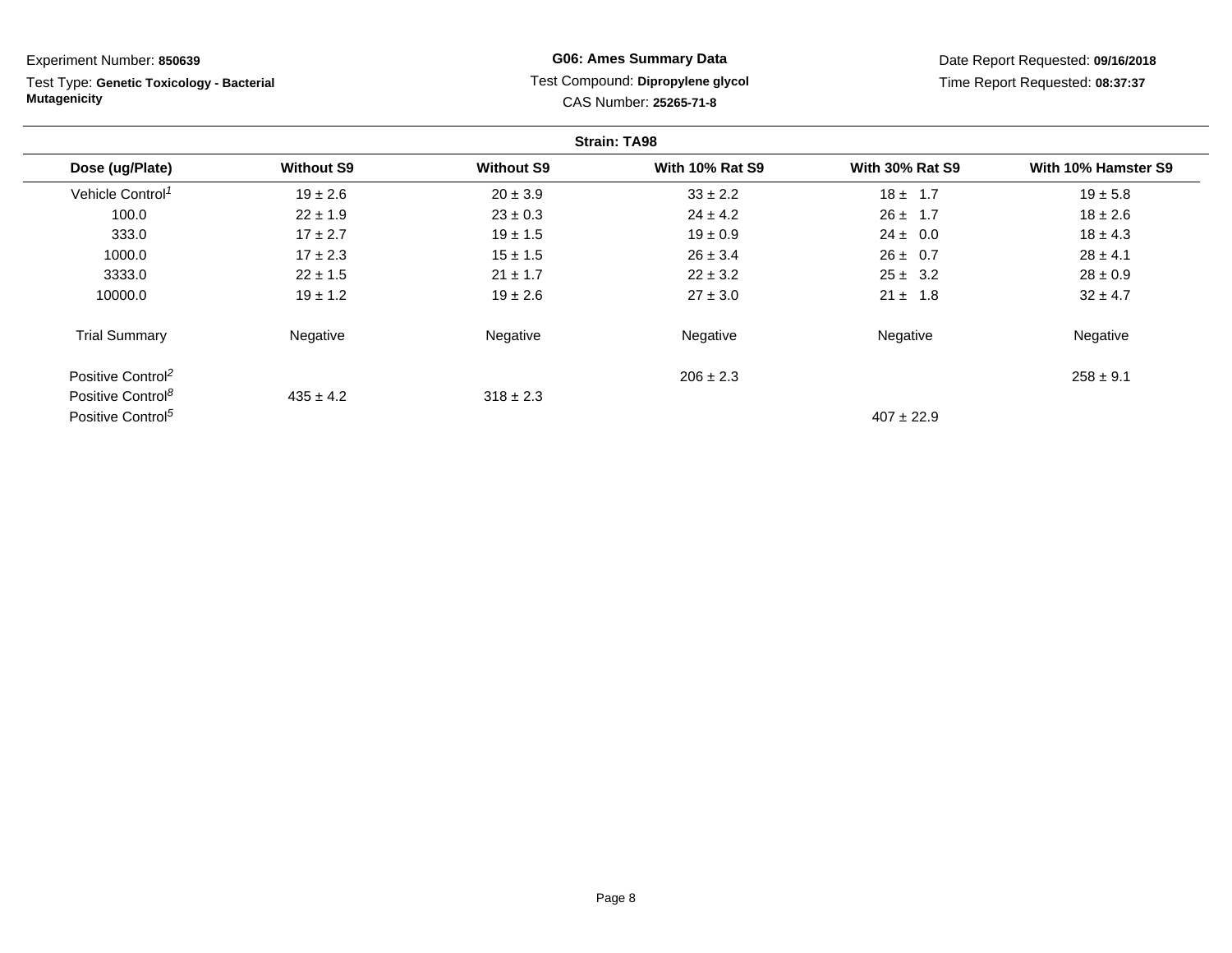Test Type: **Genetic Toxicology - Bacterial Mutagenicity**

# **G06: Ames Summary Data** Test Compound: **Dipropylene glycol**CAS Number: **25265-71-8**

|                               |                     | <b>Strain: TA98</b> |
|-------------------------------|---------------------|---------------------|
| Dose (ug/Plate)               | With 10% Hamster S9 | With 30% Hamster S9 |
| Vehicle Control <sup>1</sup>  | $17 \pm 0.3$        | $28 \pm 2.4$        |
| 100.0                         | $18 \pm 3.5$        | $30 \pm 3.5$        |
| 333.0                         | $17 \pm 2.6$        | $27 \pm 5.2$        |
| 1000.0                        | $13 \pm 1.3$        | $26 \pm 1.5$        |
| 3333.0                        | $16 \pm 0.9$        | $19 \pm 2.7$        |
| 10000.0                       | $13 \pm 3.8$        | $20 \pm 5.2$        |
| <b>Trial Summary</b>          | Negative            | Negative            |
| Positive Control <sup>2</sup> | $377 \pm 8.5$       |                     |
| Positive Control <sup>8</sup> |                     |                     |
| Positive Control <sup>5</sup> |                     | $361 \pm 9.9$       |